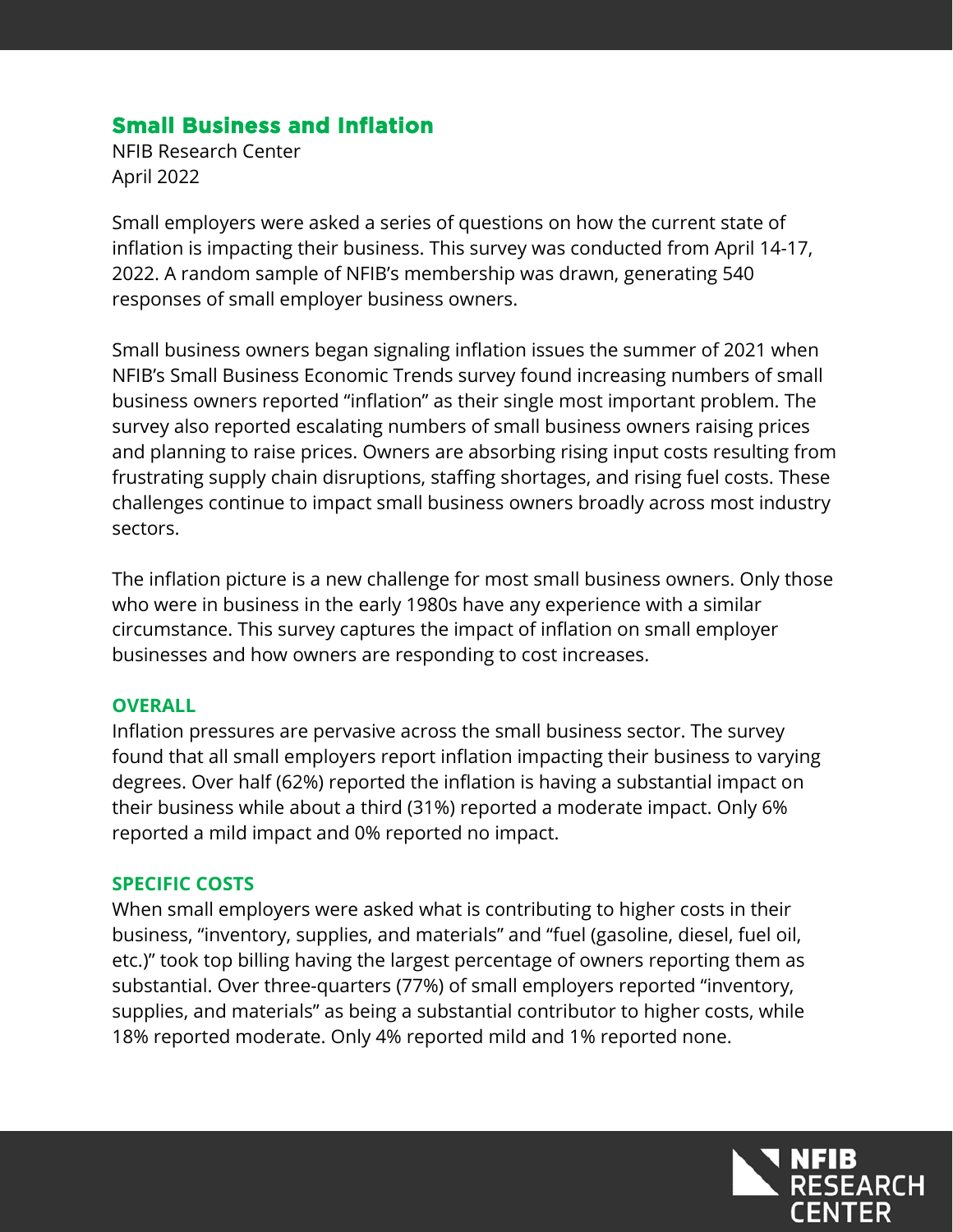Over three-quarters (77%) of small employers reported that rising prices for "fuel (gasoline, diesel, fuel oil, etc.)" is a substantial contributor to higher costs. Sixteen percent reported moderate, 6% mild, and 1% none.

"Labor," "rent," and "utilities" contribute to cost pressures for many small employers, but to a lesser degree than supplies/inventory and fuel. A little over a third (36%) of small employers reported "labor" being a substantial contributor to higher costs, another 37% reported moderate contribution. A fifth of small employers reported mild contribution and 8% reported none. For "rent," 7% reported it being a substantial contributor, 18% moderate contributor, 21% mild contributor, and about half (54%) none. Twenty-six percent of small employers reported "utilities (heating, cooling, electricity)" as a substantial contributor to higher costs and about half (47%) reported moderate contribution. About a quarter (23%) reported mild contribution and only 5% reported none.

### **ABSORBING COSTS**

Small employers have few tools available to them to help mitigate inflation pressures. Small employers must absorb these costs to keep their business operating and use various strategies to do that. The main tool of course is to raise prices for goods or services, passing higher input costs on to their customers. Eighty-six percent of small employers are increasing the prices of their goods or services. Of those increasing prices, 8% reported that the effort was absorbing all their total cost increases, 30% reported most, about half (53%) reported some, and 9% a little.

Another 84% of small employers experience lower business earnings to some degree. Inflation generally impacts business earnings first before owners can find other ways to absorb costs. Eight percent reported this absorbing all their total cost increases, 25% most, 53% some, and 14% a little.

Another tactic is to reduce the quantity of the goods or services offered to help stabilize cost increases, however this tactic is used sparingly. About a fifth (21%) of small employers have reduced the quantity of materials or goods used to produce final product(s) to absorb higher costs. Eight percent reported this absorbing all their total cost increases, 14% most, 52% some, and 22% a little.

On the other side of the coin, 26% of small employers switched to lower cost materials or goods (inventory, supplies, etc.) to produce final product(s), with 6% reporting this absorbing all total cost increases. Another 8% reported most, 56%

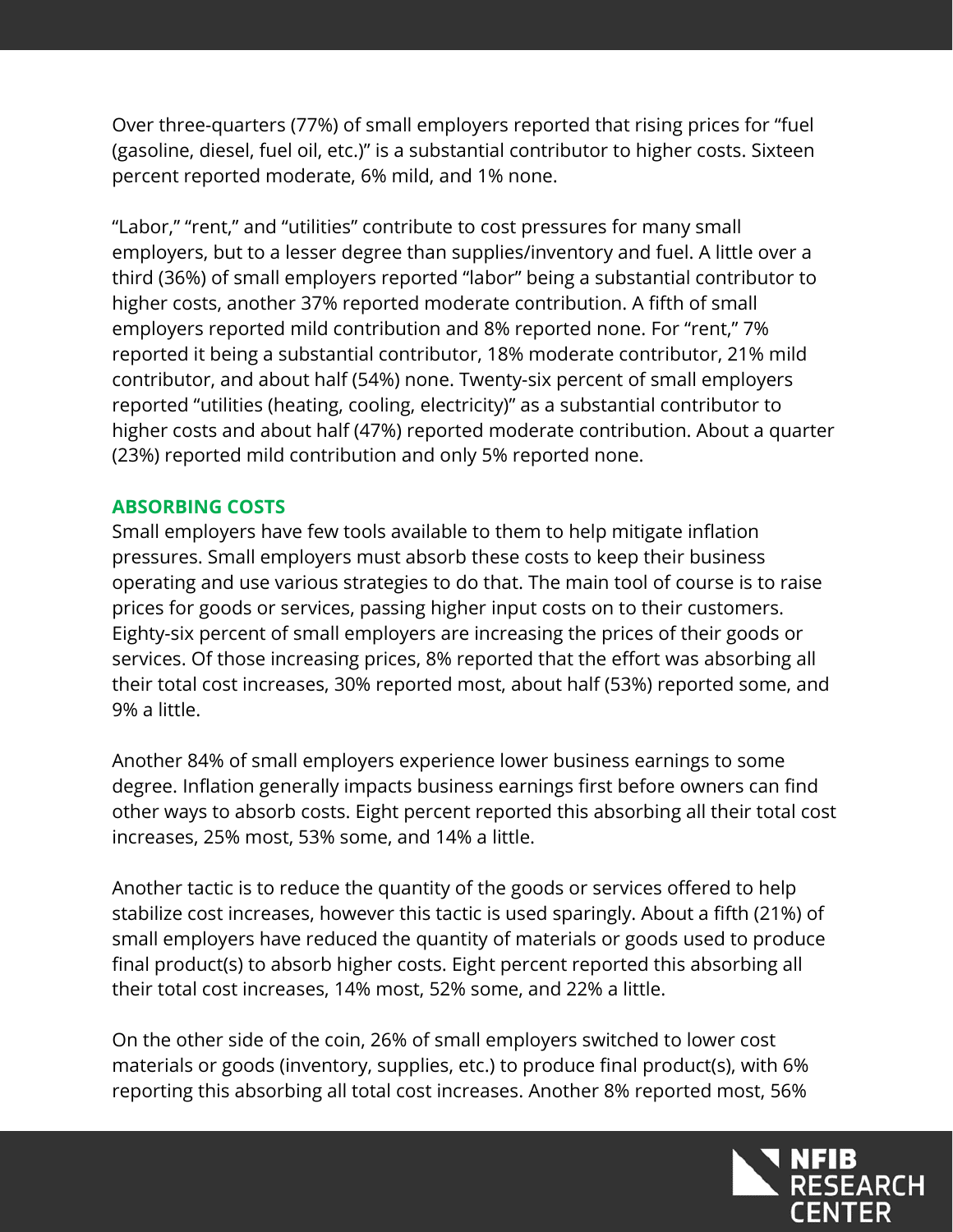some, and 29% a little. About a quarter (26%) of small employers are increasing the use of energy efficient products or technologies. Four percent reported this absorbing all their total cost increases, 9% most, 38% some, and 47% a little.

Absorbing higher costs through debt and financing is also a tactic used by some owners, a viable option for many likely due to historically low interest rates and the anticipation that inflation pressure won't persist long term. Thirty-one percent are taking on debt to finance higher costs with 7% reporting it is absorbing all total cost increases. A fifth reported most, 53% some, and 18% a little. Twenty-eight percent of small employers are reducing employee related costs, such as compensation, number of employees, hours worked, etc. Four percent reported that this covered all the cost increase, 9% most, 54% some, and 30% a little.

### **PRICES**

Sixty-eight percent of small employers are planning to raise average selling prices in the next three months and 22% were not sure. Forty percent reported they would raise prices by 10% or more and about half (47%) reported between 4-9%. Only 2% reported they would raise prices by under 2%.

Almost three-quarters (72%) of small employers reported assessing the adequacy of their price levels of the goods or services they provide more frequently than twice a year. Thirty-one percent reported assessing price levels weekly, 21% monthly, and 20% every few months. Only 9% of small employers reported twice a year, 14% yearly, and 6% less frequently than once a year.

About half (46%) of small employers have contracts with customers with fixed price agreements. These make price adjustments more difficult, depending on the terms of the contract.

### **ENERGY AND GAS COSTS**

When asked about how the impact the recent increase in gas and fuel prices is having on their business, nearly all (99%) of small employers reported it having some degree of a negative impact on their business. About half (48%) reported a substantial negative impact, 35% a moderate negative impact, 16% a mild negative impact, 1% a positive impact, and 1% no impact.

About half (42%) of small employers characterized the cost of energy used in their business (electricity, natural gas, gasoline, and fuel oil) as one of the five largest business costs they have. About a quarter (24%) reported it being one of the two or

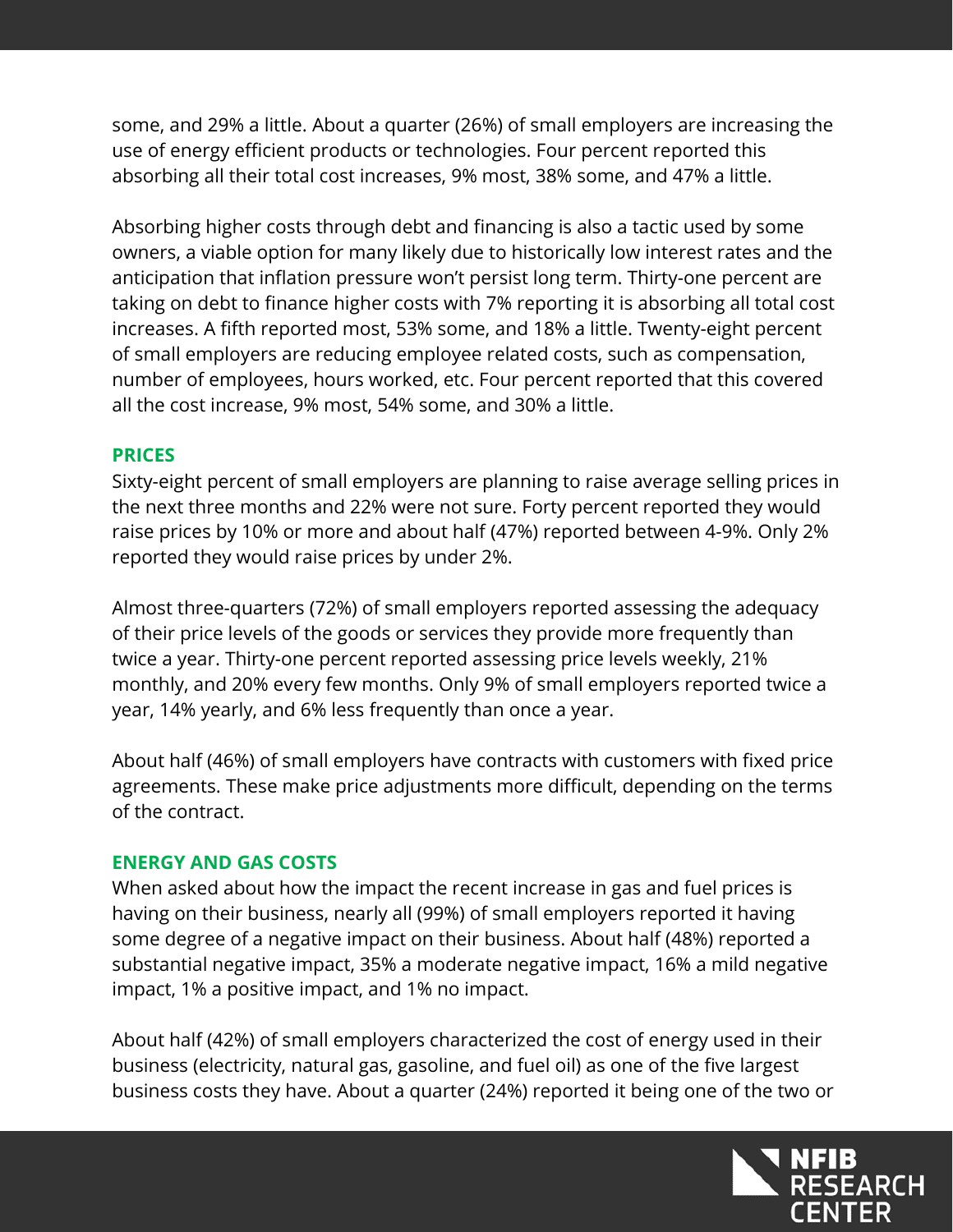three largest business costs they have and 4% reported it being the single largest business cost in their business. Twenty-nine percent of small employers reported that it was not one of top five largest business costs they have. One percent reported their business has no direct energy costs.

When asked what activities business energy costs are primarily linked to, about a quarter (26%) said heating and/or cooling. Five percent said lighting, 40% said operating vehicles, 26% said operating equipment and/or processes, and 3% said other.

Small employers were asked what business activities are being impacted by higher gas and fuel prices. Sixty-eight percent reported employee travel for work purposes and another 68% reported commuting to/from work. Three-quarters of small employers reported that delivery services are being impacted by higher gas and fuel prices, 62% reported equipment operation, and 51% reported other vehicle use.

### **OTHER**

Forty-four percent of small employers reported that in the last six months they have been unable to acquire a key input needed to produce a good and service they offer to customers.

About a quarter (27%) of small employers have experienced an increase in theft of their products or supplies over the past two years. Fifty-nine percent have not and 14% reported does not apply.

### **SUMMARY**

Inflation is consuming the attention of all small employer businesses to varying degrees, an issue that has been more or less absent for the last 40 years. This new challenge requires many small employers to adjust business operations and use various tools and tactics to absorb input cost increases.

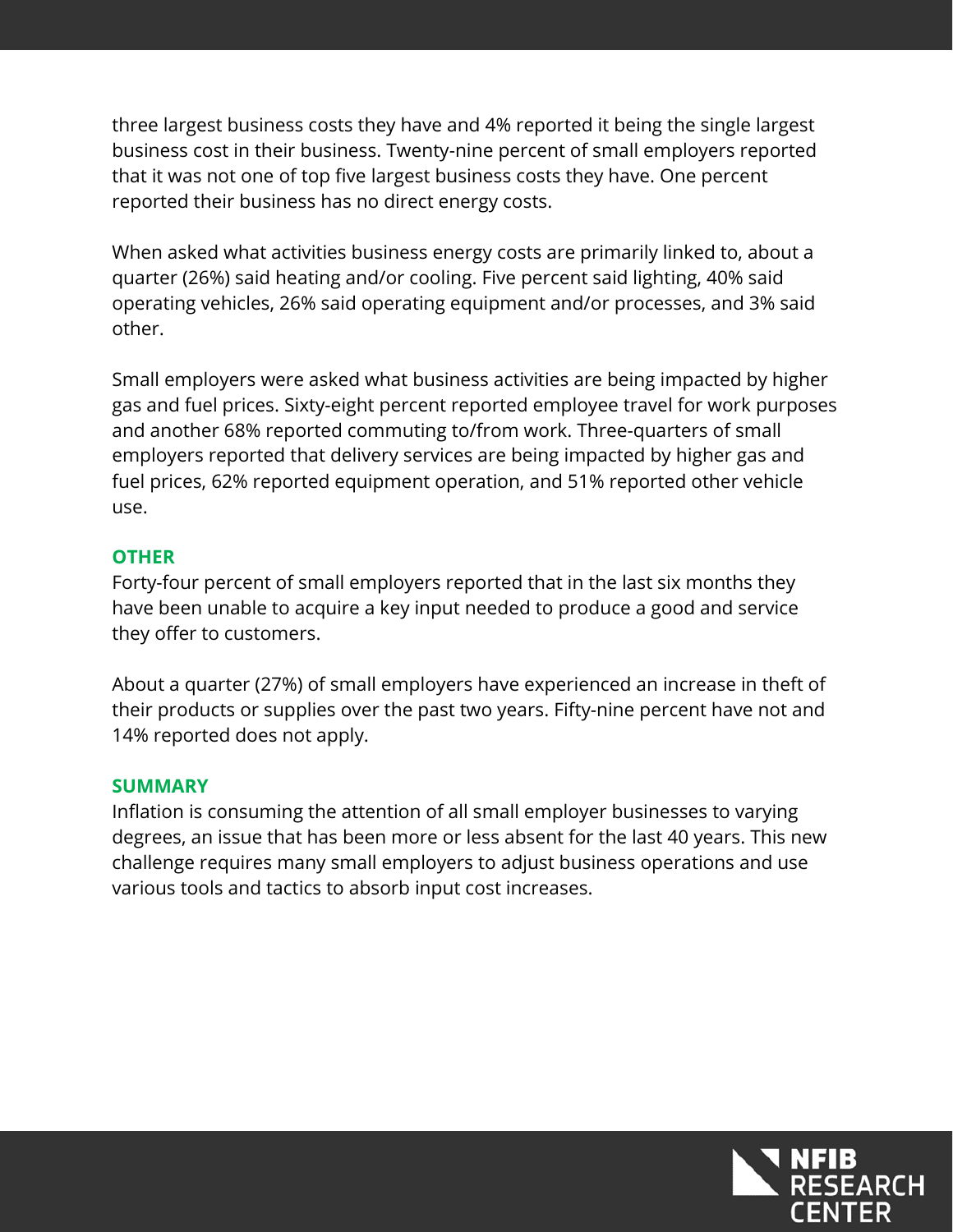### **Questionnaire**

#### **Q1. Is inflation impacting your business?**

62% 1. Substantial impact 31% 2. Moderate impact 6% 3. Mild impact 0% 4. No impact N= 538

### **Q2. What is contributing to your higher costs?**

#### **A. Labor**

36% 1. Substantial 37% 2. Moderate 20% 3. Mild 8% 4. None N=534

#### **B. Rent**

7% 1. Substantial 18% 2. Moderate 21% 3. Mild 54% 4. None N=526

#### **C. Inventory, supplies, materials**

77% 1. Substantial 18% 2. Moderate 4% 3. Mild 1% 4. None N=537

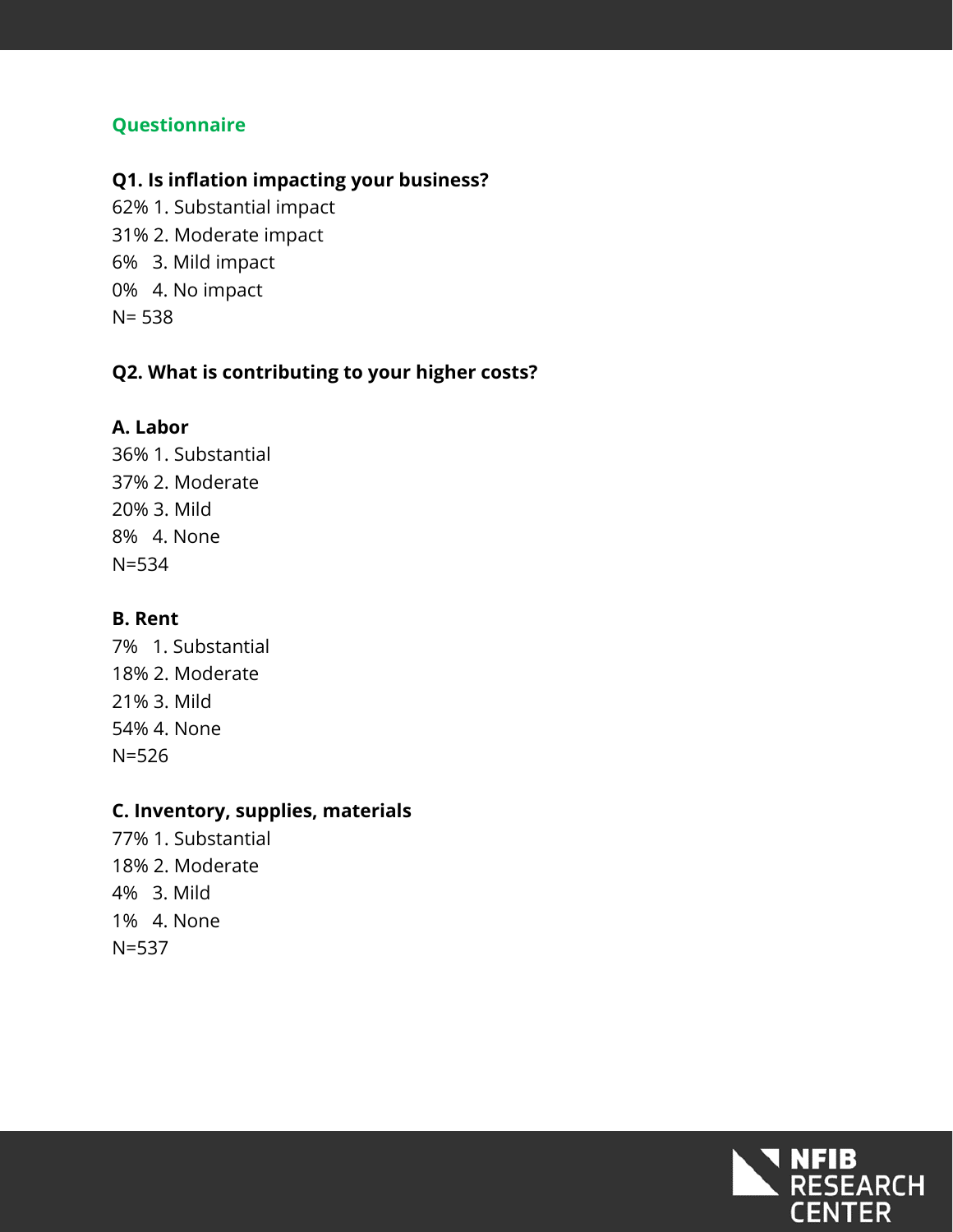### **D. Utilities (heating, cooling, electricity)**

26% 1. Substantial 47% 2. Moderate 23% 3. Mild 5% 4. None N=533

### **E. Fuel (gasoline, diesel, fuel oil, etc.)**

77% 1. Substantial 16% 2. Moderate 6% 3. Mild 1% 4. None N=538

## **Q3. How are you absorbing or covering these cost increases?**

#### **A. Increasing prices of your goods and services**

86% 1. Yes 14% 2. No N=539

## **A1. To what degree is this effort absorbing total cost increases?**

8% 1. All 30% 2. Most 53% 3. Some 9% 4. Little 0% 5. Does not apply N=462

#### **B. Lowering business earnings**

84% 1. Yes 16% 2. No N=539

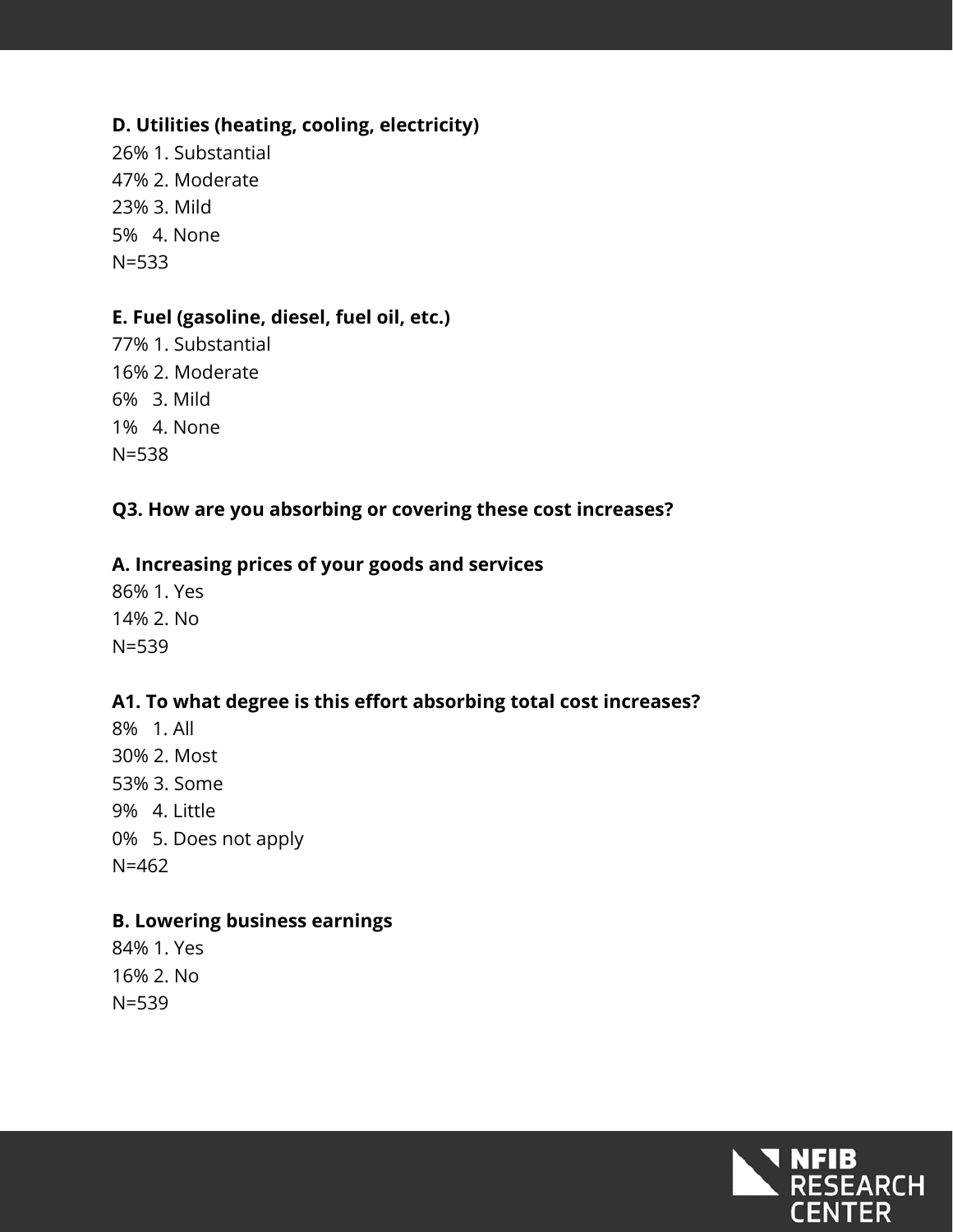### **B1. To what degree is this effort absorbing total cost increases?**

8% 1. All 25% 2. Most 53% 3. Some 14% 4. Little 2% 5. Does not apply N=453

## **C. Reducing quantity of materials or goods used to produce final product(s)**

21% 1. Yes 79% 2. No N=535

## **C1. To what degree is this effort absorbing total cost increases?**

8% 1. All 14% 2. Most 52% 3. Some 22% 4. Little 4% 5. Does not apply N=113

## **D. Switching to lower cost materials or goods (inventory, supplies, etc.) to produce final product(s)**

26% 1. Yes 74% 2. No N=534

# **D1. To what degree is this effort absorbing total cost increases?**

6% 1. All 8% 2. Most 56% 3. Some 29% 4. Little 1% 5. Does not apply N=140

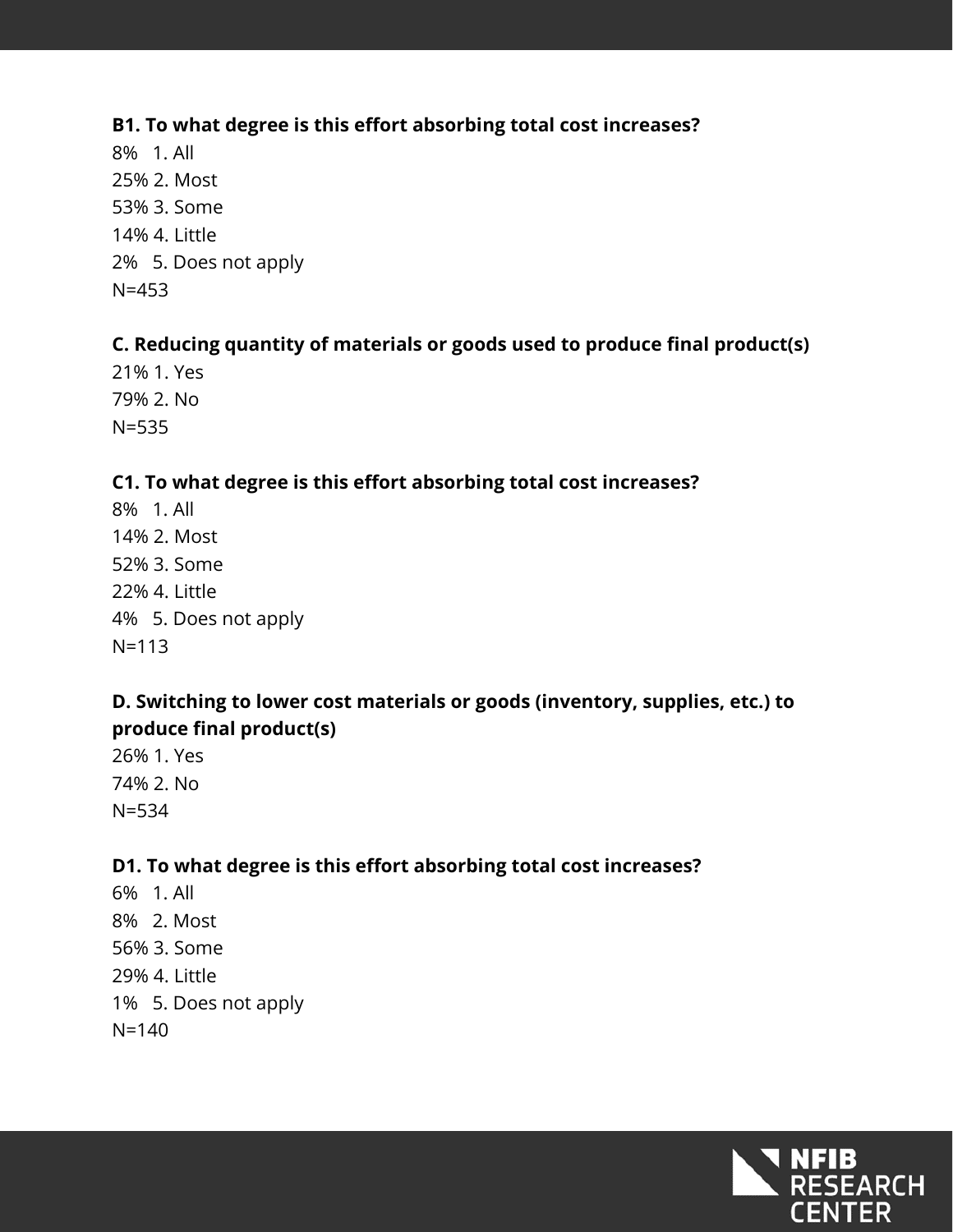### **E. Increasing use of energy efficient products or technologies**

26% 1. Yes 75% 2. No N=533

### **E1. To what degree is this effort absorbing total cost increases?**

4% 1. All 9% 2. Most 38% 3. Some 47% 4. Little 2% 5. Does not apply N=136

### **F. Taking on debt to help finance higher costs**

31% 1. Yes 69% 2. No N= 533

### **F1. To what degree is this effort absorbing total cost increases?**

7% 1. All 20% 2. Most 53% 3. Some 18% 4. Little 1% 5. Does not apply N=163

### **G. Reducing employee related costs (compensation, number of employees,**

**etc.)** 28% 1. Yes 72% 2. No N=534

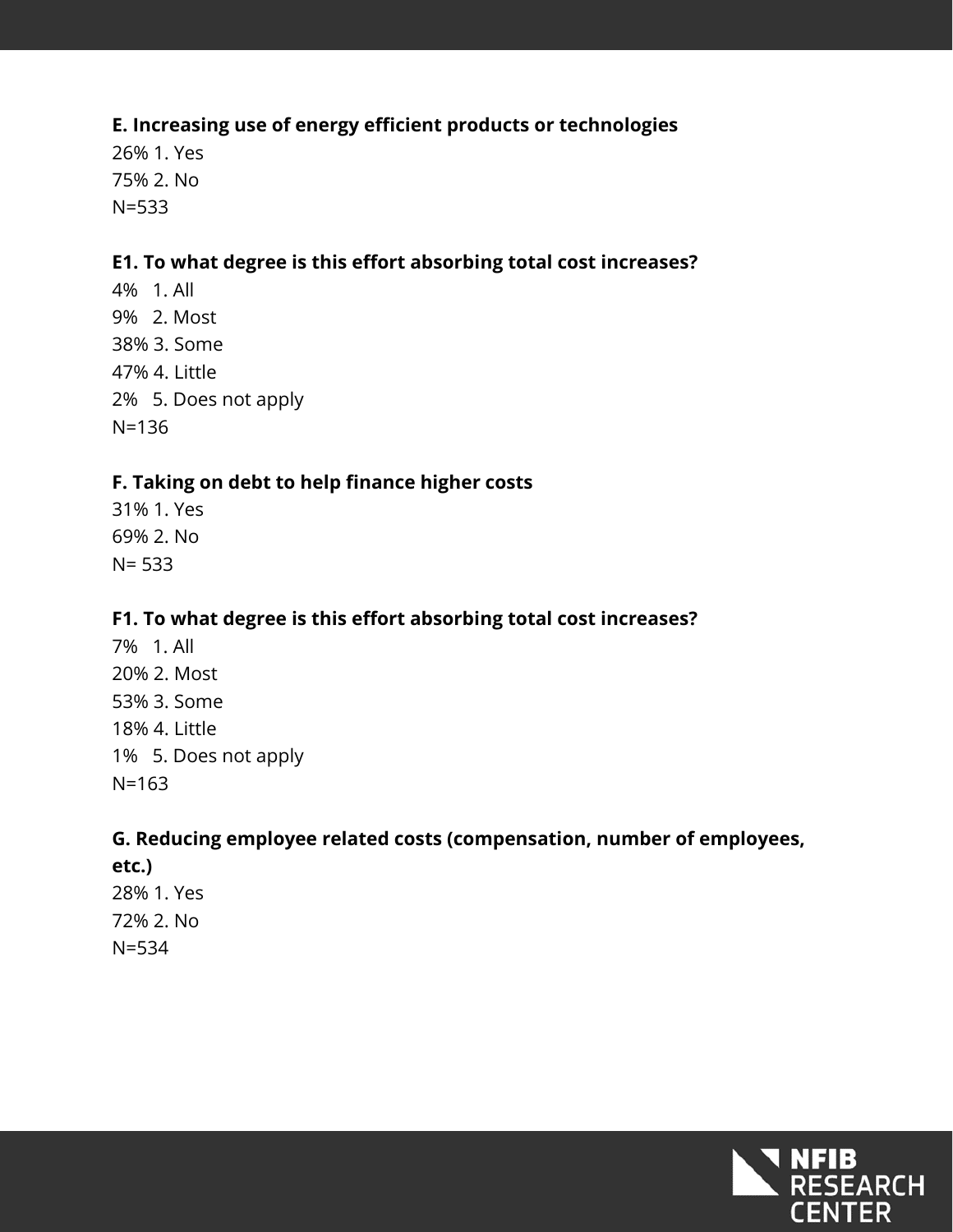#### **G1. To what degree is this effort absorbing total cost increases?**

4% 1. All 9% 2. Most 54% 3. Some 30% 4. Little 3% 5. Does not apply N=147

## **Q4. Do you plan to raise your average selling prices in the next three months?**

68% 1. Yes 9% 2. No 22% 3. Not sure N=539

### **A. By how much will you likely raise prices?**

2% 1. Under 2% 12% 2. 2-3% 26% 3. 4-5% 21% 4. 6-9% 40% 5. 10% or more 1% 6. Does not apply N=366

### **Q5. How often do you assess the price levels of the goods or services you sell?**

31% 1. Weekly 21% 2. Monthly 20% 3. Every few months 9% 4. Twice a year 14% 5. Yearly 6% 6. Less frequently than once a year N=534

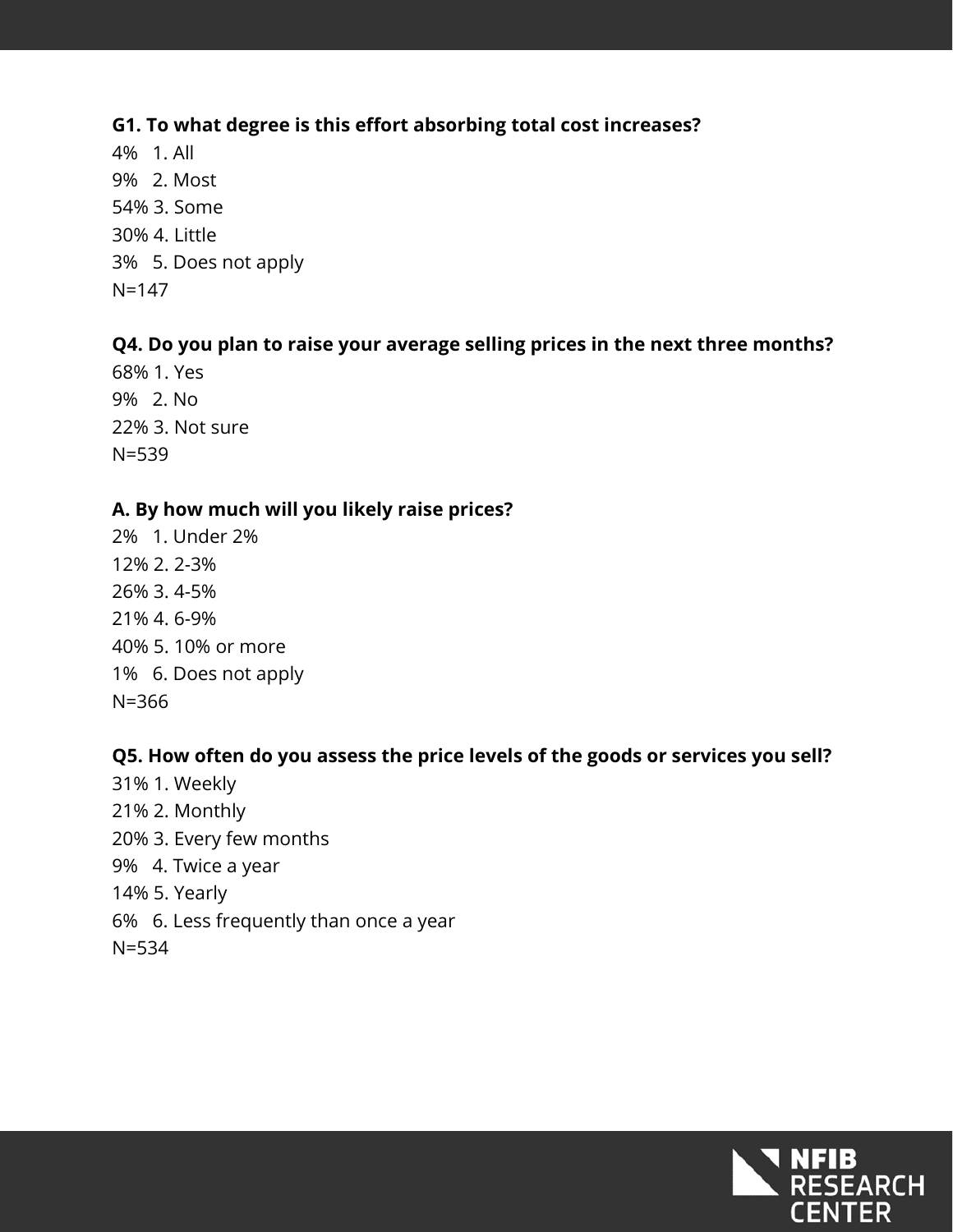# **Q6. Does your business have contracts with customers with fixed price**

**agreements?** 46% 1. Yes 45% 2. No 9% 3. Does not apply N=538

# **Q7. Specifically looking at gas and fuel costs, how is the recent increase in gas and fuel prices impacting your business?**

- 48% 1. Substantial negative impact
- 35% 2. Moderate negative impact
- 16% 3. Mild negative impact
- 1% 4. Positive impact
- 1% 5. No impact

N=537

# **Q8. How would you characterize the cost of energy used in your business (e.g., electricity, natural gas, gasoline, and fuel oil)?**

- 4% 1. The single largest business cost you have
- 24% 2. One of the two or three largest business costs you have
- 42% 3. One of the five largest business costs you have
- 29% 4. Not in the top five business costs you have
- 1% 5. Your business has no direct energy costs

N=536

## **Q9. What activities are your business energy costs primarily linked to:?**

- 26% 1. Heating and/or cooling
- 5% 2. Lighting
- 40% 3. Operating vehicles
- 26% 4. Operating equipment and/or processes
- 3% 5. Other \_\_\_\_\_\_\_\_\_\_\_\_\_\_\_\_\_\_\_\_\_\_\_\_\_\_\_

N=536

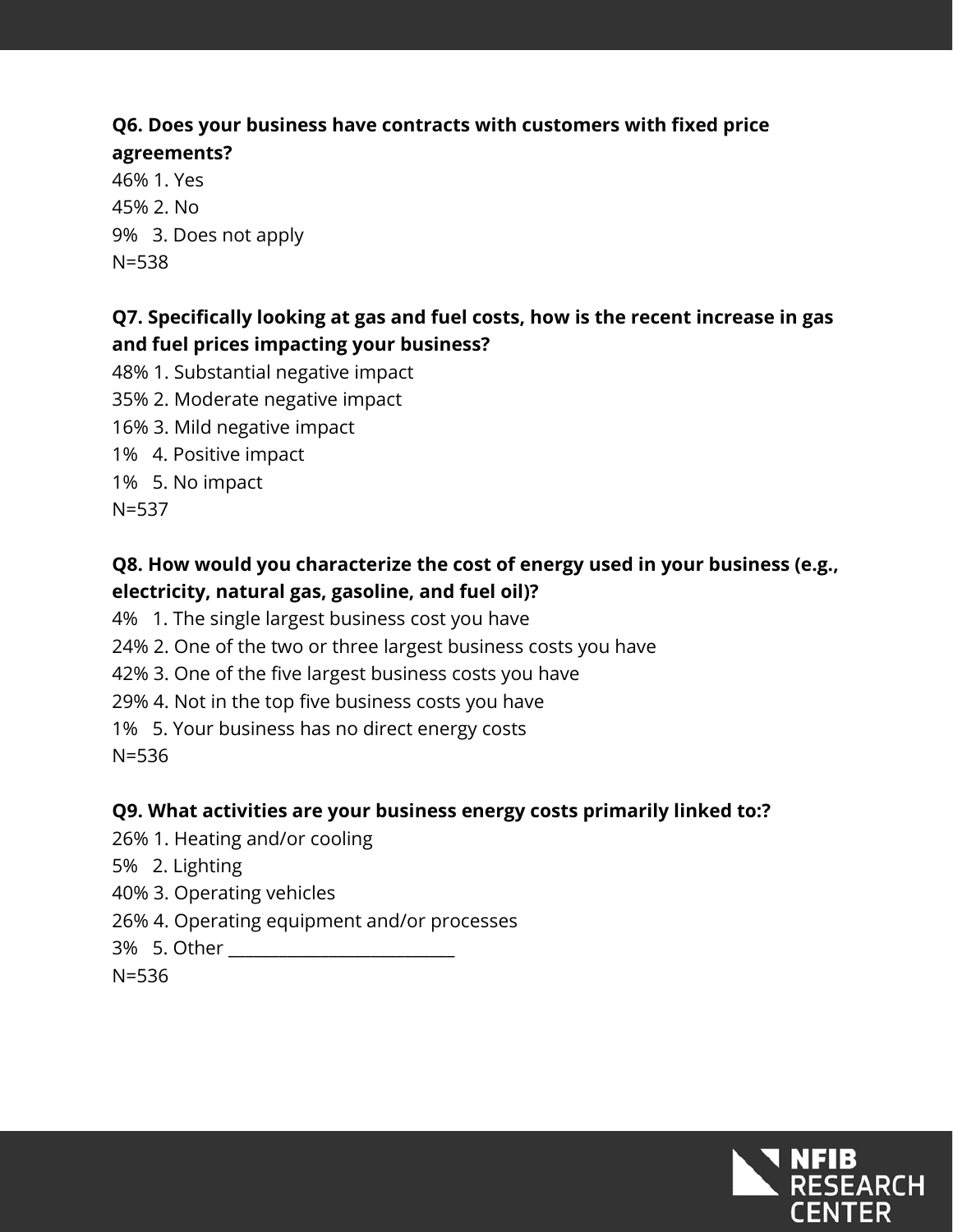## **Q10. What business activities are impacted by higher gas and fuel prices?**

### **A. Employee travel for work purposes**

68% 1. Yes 32% 2. No N=536

### **B. Commuting to/from work**

68% 1. Yes 32% 2. No N=530

## **C. Delivery services**

75% 1. Yes 25% 2. No N=536

### **D. Equipment operation**

62% 1. Yes 38% 2. No N=529

### **E. Other vehicle use**

51% 1. Yes 49% 2. No N=518

**F. Other \_\_\_\_\_\_\_\_\_\_\_\_\_\_\_\_\_\_\_\_\_\_\_\_\_\_**

**Q11. In the last six months, have you been unable to acquire a key input needed to produce a good and service you offer to customers?**

44% 1. Yes 56% 2. No N=536

**A. If so, what is that key input? \_\_\_\_\_\_\_\_\_\_\_\_\_\_\_**